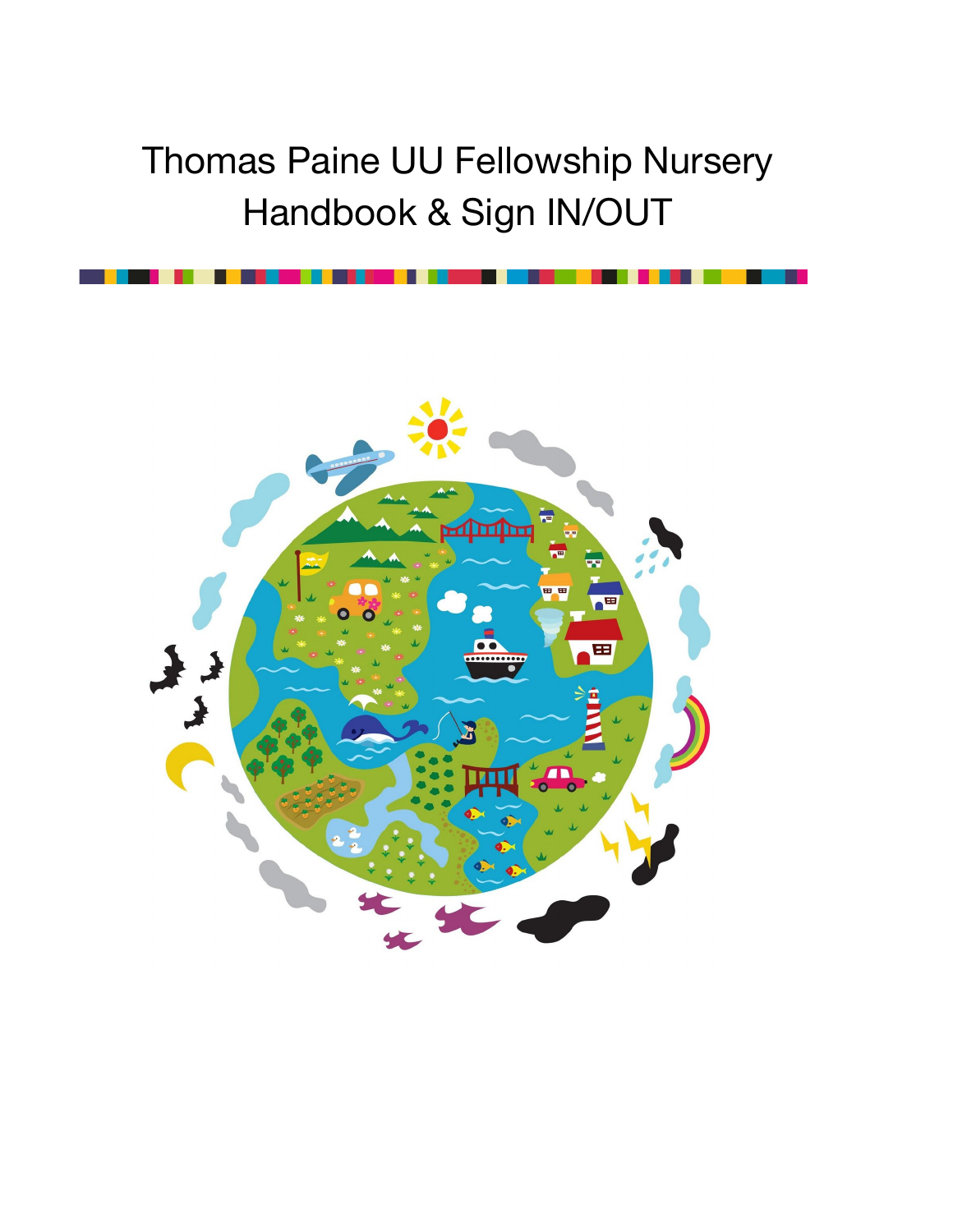Welcome to the Nursery at the Thomas Paine Unitarian Universalist Fellowship (TPUUF) As Unitarian Universalists, we adhere to the Seven Principles:

1. The inherent worth and dignity of every person 2. Justice, equity and compassion in human relations 3. Acceptance of one another and encouragement to spiritual growth in our congregations 4. A free and responsible search for truth and meaning 5. The right of conscience and the use of the democratic process within our congregations and in society at large 6. The goal of world community with peace, liberty, and justice for all 7. Respect for the interdependent web of all existence of which we are a part.

It is in the spirit of these Seven Principles that TPUUF developed this handbook for parents and for caregivers (paid and volunteer) who work with our youngest children in the nursery. Our goal is to provide a clean, safe, and nurturing environment for the children who visit our nursery.

**Handbook Agreement for Parents** Each time you sign your child into the nursery, you are agreeing to abide by the policies and procedures outlined in the Nursery Handbook for Parents and Caregivers. If you have any questions or concerns about anything included in this handbook, please let us know so we can consider your views on the policies outlined. TPUUF will revise the handbook periodically to reflect new childcare needs at the Fellowship. After each revision, TPUUF will make an electronic version available on our website. Parents can request a printed copy directly from the Director of Lifespan Faith Development.

#### **Who Can Visit the Nursery?**

- The nursery is for babies who are crawling and toddlers through age four.
- Infants & newborns should remain with parents during the service.
- Parents can sit with fussy babies in our lobby and still hear the service.
- Once a child reaches Kindergarten, they will join our Children's Faith Development programl.
- A registration form must be completed for each child that stays in our nursery.
- Parents/guardians are welcome to stay in the nursery with their child but are unable to be considered a caregiver for any other children

#### **Parent Responsibilities when Bringing a Child to the Nursery**

- Sign in your child. Inform caregivers of any allergies
- Provide your cell phone number on the sign in sheet and make sure it is turned to vibrate when you are in service.
- Arrive promptly to pick up your child and sign them out by 11:45am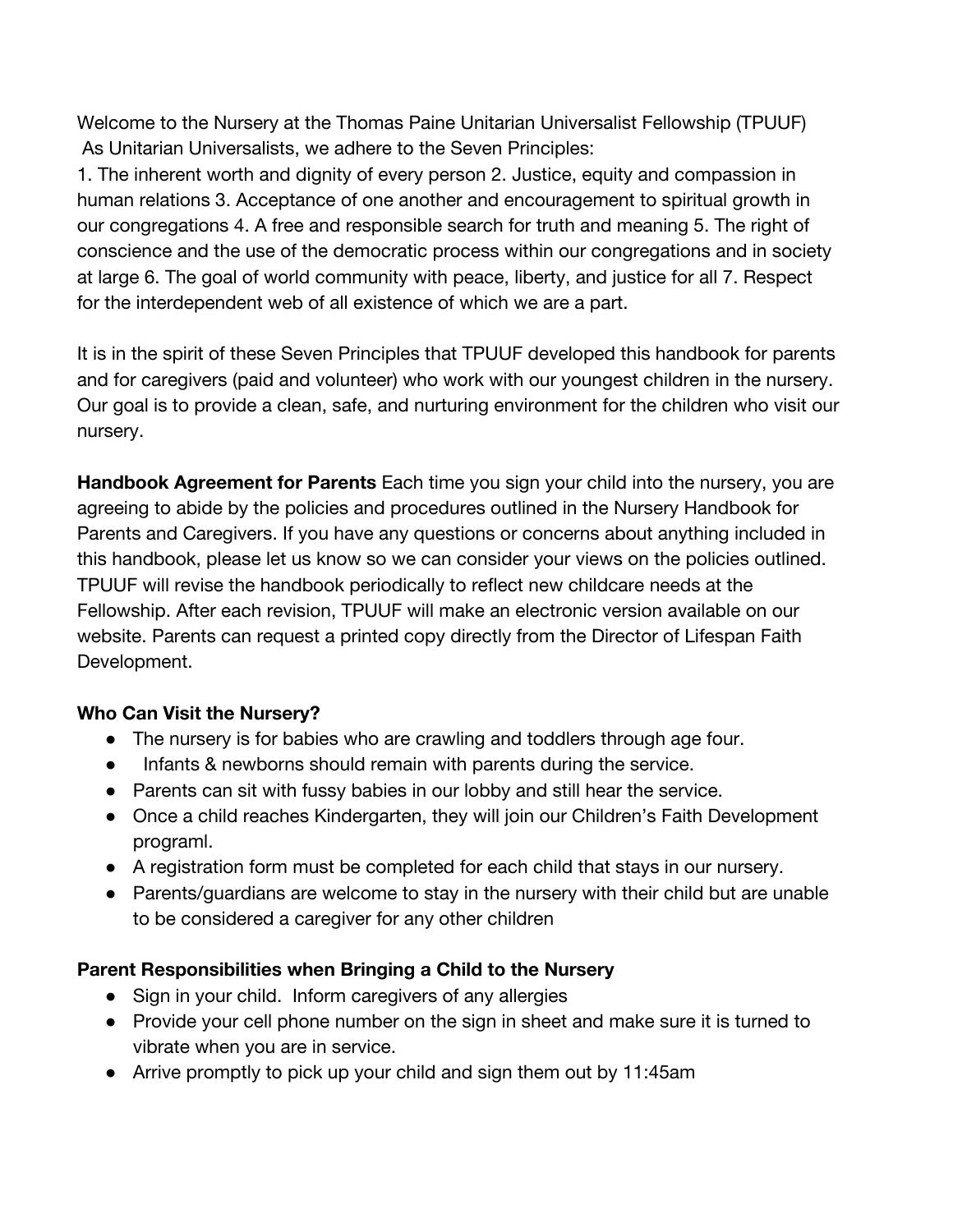- Remain on premises. (At least one parent/adult must remain on premises at all times while a child is in the nursery.)
- Parents are welcome to stay to help their child adjust to the nursery.
- If a child cries more than ten minutes, a caregiver will contact parents and ask them to come to the nursery.

**Nursery Hours** The nursery is available year round and opens fifteen minutes before each service at 10:15am. The nursery remains open during the service. The nursery closes promptly at 11:45am even if service runs over it's usual end time.

**Nursery Basics** TPUUF takes the care of our babies and children seriously. We staff our nursery with a paid caregiver. Our paid caregiver has all clearances required by the state of Pennsylvania and has been with us for eight years. Our goal is a ratio of one caregiver for every five children. If the number of children exceeds five, we will ask a parent volunteer to assist the paid caregiver; this volunteer also has their clearances. In the event that a paid caregiver is not available, a volunteer may step in to help. If we cannot provide two volunteer caregivers on a Sunday and our paid caregiver is unavailable then we will close the nursery.

#### **Health and Safety**

**Illness** In the best interest of your child and in consideration of other children in the nursery, please keep your child home if any of these symptoms are present: green or yellow nasal discharge, temperature over 100 degrees, diarrhea, vomiting, sore throat, ear ache, unexplained rash, open sores, pink eye, drainage from eyes or ears, or any other sign of illness.

**Hygiene** We strive to maintain a clean, healthy environment in our nursery. Caregivers must wash hands before beginning childcare. Our staff and volunteers can assist with diapering/toileting for registered children with parental/guardian permission (see registration form). Visitors will be contacted via text to assist their child. There is a changing table in the nursery for your use. Toddlers and preschoolers are encouraged to use the restroom before coming to the nursery.

**Safety** TPUUF strives to maintain a safe environment in the nursery. We provide toys and activities that are safe and age appropriate. If you observe or notice something you feel is unsafe please bring it to the attention of the Director of Lifespan Faith Development.

**Child Incident Report** If an injury in the nursery results in a bump, bruise, or requires a band-aid, the caregiver will issue a Child Injury Report. One copy of the report goes to the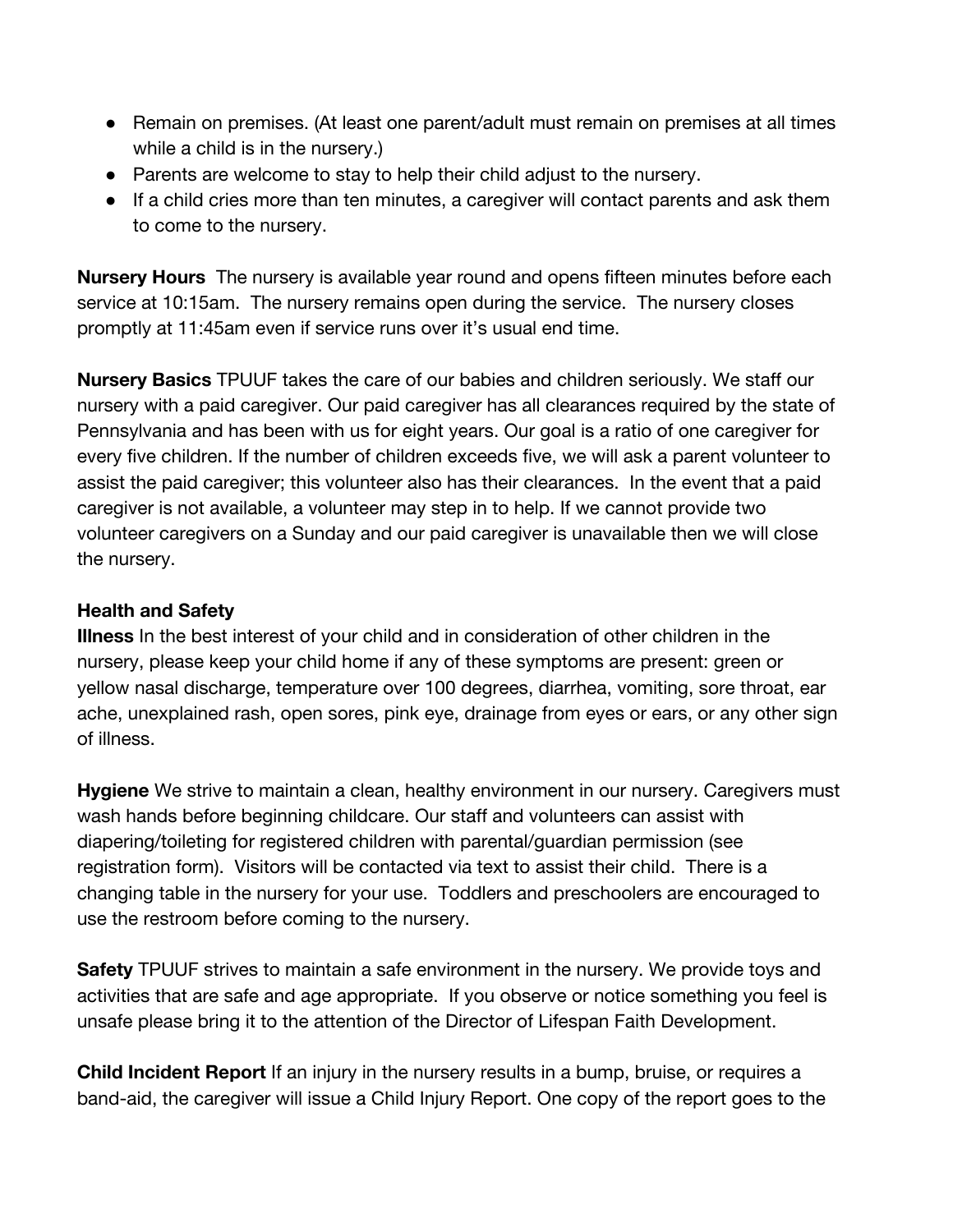parent of the injured child, and one copy remains on file in the church office. Parents—please let the caregiver know of a pre-existing injury (bump, bruise, cut, etc.)

**Dietary Restrictions, Allergies, and Snacks** We recognize that children may be used to having a small snack in a nursery environment. However, it is our practice to refrain from providing a snack. Additionally, we ask that you refrain from sending a snack with your child if possible. Water in a sippy cup or bottle is allowed in the nursery.

#### **Responsibilities of Paid Nursery Caregivers**

- Arrival and Check In: Arrive by 10:15 a.m. and let the Director of Lifespan Faith Development (DLFD) or point person know you have arrived.
- Wash hands
- Check nursery for safety and cleanliness
- Wear a name tag so parents know who you are
- Greet parents and children as they arrive (learn children's names)
- Make sure every child is signed in by a parent
- Inquire about pre-existing injuries such as bumps, bruises, cuts, etc.

#### **Nursery Care**

- Calmly contact parents if a child is injured (bump, bruise, cut, etc.), becomes ill, or becomes inconsolable (cries non-stop for ten minutes).
- First, send a text message to the parents. Secondly, call their cell phone. If the parents do not respond call the DLFD or point person for the day.
- Keep interruptions to the service to a minimum, but remember that child safety comes first.
- A first aid kit is provided for treating minor injuries In the event of an injury, fill out an incident report, and contact the DLFD

### **As services end; approximately 11:25am**

- Encourage children to help you tidy the nursery and put toys away
- Make sure every child is signed out by a parent

. . . . . . . .

- Put away remaining toys & sanitize toys and tables
- If toxic or infectious trash was thrown away please inform the DLFD or point person so that is taken out
- If you are unable to work as scheduled, contact the DLFD as soon as possible so that the director can identify volunteer replacements

## **Sign In / Out Sheet- please print clearly**